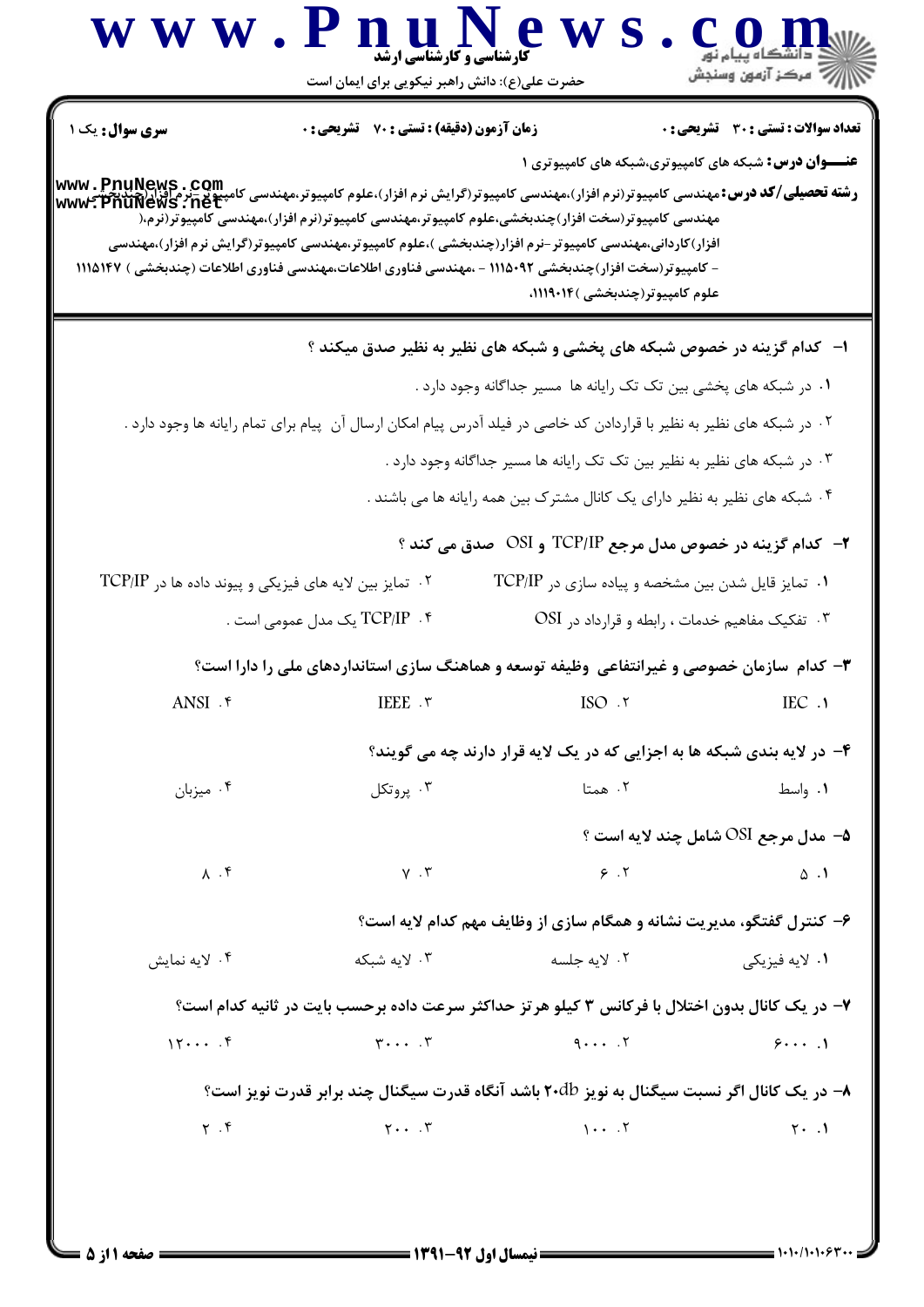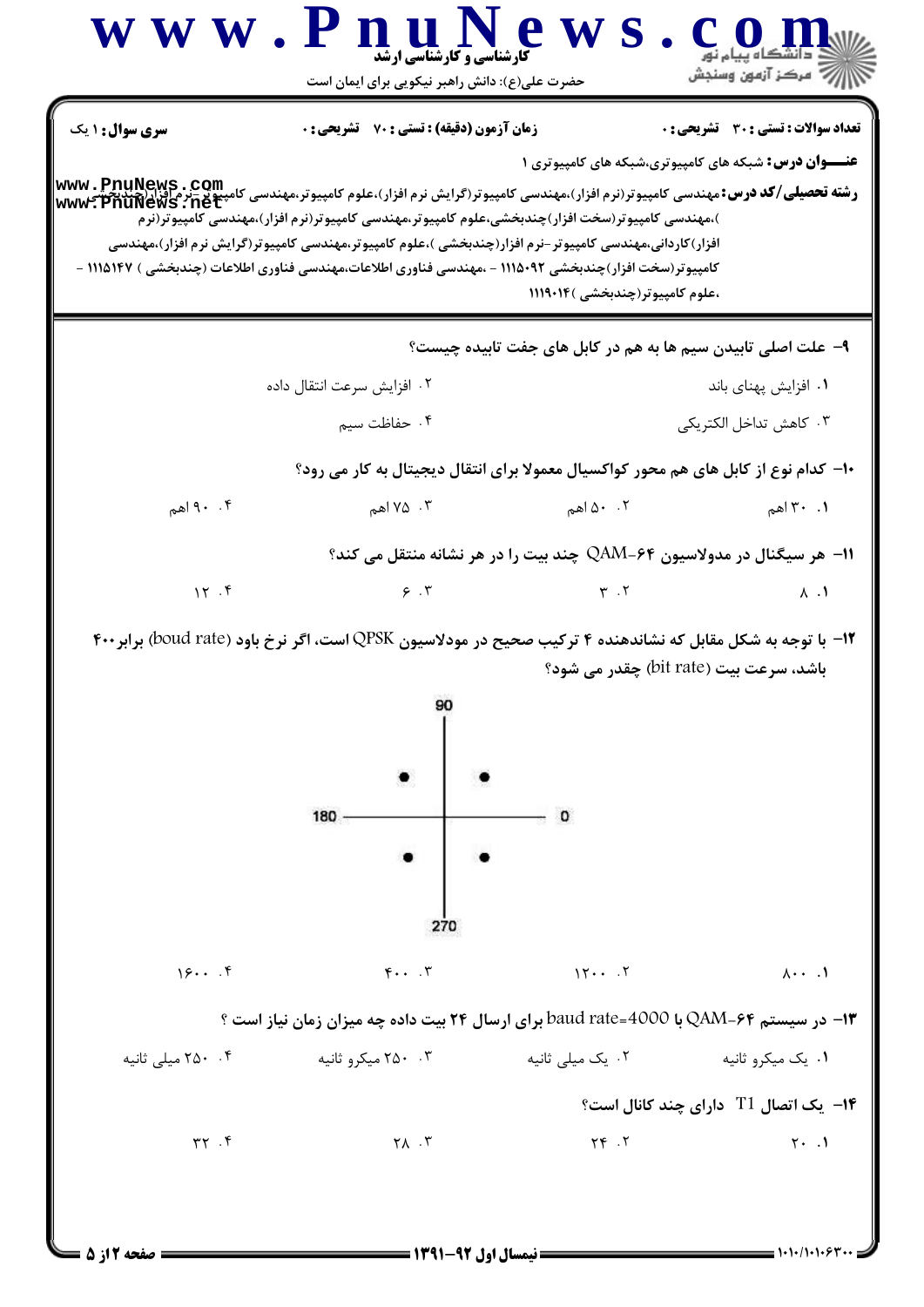|                           |                                                                                                                                                                                                              | حضرت علی(ع): دانش راهبر نیکویی برای ایمان است                   |                                                               |
|---------------------------|--------------------------------------------------------------------------------------------------------------------------------------------------------------------------------------------------------------|-----------------------------------------------------------------|---------------------------------------------------------------|
| <b>سری سوال : ۱ یک</b>    | <b>زمان آزمون (دقیقه) : تستی : 70 قشریحی : 0</b>                                                                                                                                                             |                                                                 | تعداد سوالات : تستي : 30 ٪ تشريحي : 0                         |
|                           |                                                                                                                                                                                                              |                                                                 | <b>عنــــوان درس:</b> شبکه های کامپیوتری،شبکه های کامپیوتری ۱ |
|                           | <b>رشته تحصیلی/کد درس:</b> مهندسی کامپیوتر(نرم افزار)،مهندسی کامپیوتر(گرایش نرم افزار)،علوم کامپیوتر،مهندسی کامپیوتر-نرم افزار(چندنچس<br><b>www: PnuNews : net</b>                                           |                                                                 |                                                               |
|                           | )،مهندسی کامپیوتر(سخت افزار)چندبخشی،علوم کامپیوتر،مهندسی کامپیوتر(نرم افزار)،مهندسی کامپیوتر(نرم<br>افزار)کاردانی،مهندسی کامپیوتر –نرم افزار(چندبخشی )،علوم کامپیوتر،مهندسی کامپیوتر(گرایش نرم افزار)،مهندسی |                                                                 |                                                               |
|                           | کامپیوتر(سخت افزار)چندبخشی ۹۲•۱۱۱۵ - ،مهندسی فناوری اطلاعات،مهندسی فناوری اطلاعات (چندبخشی ) ۱۱۱۵۱۴۷ -                                                                                                       |                                                                 |                                                               |
|                           |                                                                                                                                                                                                              | ،علوم کامپیوتر(چندبخشی )۱۱۹۰۱۴                                  |                                                               |
|                           | ۱۵− برای جمع آوری اطلاعات حاصل از پهنای باند چهار کیلو هرتزی کانال تلفن تمام فواصل زمانی داخل سیستم تلفن باید                                                                                                |                                                                 |                                                               |
|                           |                                                                                                                                                                                                              |                                                                 | مضربی از چند باشند؟                                           |
| ۰۴ میکرو ثانیه            | ۰۳ ۲۰۰ میکرو ثانیه                                                                                                                                                                                           | ۰۲ ۱۲۵ میکرو ثانیه                                              | ۰۱ ۷۵ میکرو ثانیه                                             |
|                           |                                                                                                                                                                                                              | ۱۶– در روش مدولاسیون کد پالس اضافی چند بیت استفاده می شود؟      |                                                               |
| $\lambda$ . $\zeta$       |                                                                                                                                                                                                              | $\gamma$ . T $\gamma$ . T                                       | $\omega$ .                                                    |
|                           | ۱۷– یکی از تکنیک های مورد استفاده برای جدا سازی قاب ها در لایه پیوند داده استفاده از نشانگر بیتی ۱۱۱۱۱۱۰۰است. اگر در                                                                                         |                                                                 |                                                               |
|                           | میان داده های قاب داده ای به شکل ۱۱۱۱۱۱۰ داشته باشیم چگونه باید ذخیره شود تا با بایت نشانگر اشتباه نشود؟                                                                                                     |                                                                 |                                                               |
| .11111.1.7                | .1.11111.77                                                                                                                                                                                                  | $\cdot$ 11111 $\cdot$ . $\cdot$                                 | $\cdot$ \ - \ - \ - \ - \ - \ - \ 1                           |
|                           |                                                                                                                                                                                                              | - اوای تصحیح $d$ خطا به کدی با فاصله همینگ چند نیاز است $\cdot$ |                                                               |
| $d_{+}1$ . $\mathfrak{r}$ | $rd-1$ . $\mathsf{r}$                                                                                                                                                                                        | $\mathsf{rd}_+1$ . $\mathsf{r}$                                 | rd.1                                                          |
|                           | ۱۹- یک کاراکتر ۷ بیتی پس از اعمال کد همینگ برای تصحیح خطاهای منفرد به چند بیت تبدیل می شود؟                                                                                                                  |                                                                 |                                                               |
| 15.5                      | $\mathcal{N}$ . $\mathcal{N}$                                                                                                                                                                                | $\lambda \cdot \lambda$                                         | 9.1                                                           |
|                           | ۲۰- در کدام روش تخصیص کانال یک ایستگاه بعد از تشخیص وقوع برخورد بلافاصله عمل انتقال را متوقف می کند و یک مدت                                                                                                 |                                                                 |                                                               |
|                           |                                                                                                                                                                                                              | زمان تصادفی را برای ارسال مجدد قاب منتظر می ماند؟               |                                                               |
|                           | ۰۲ شمارش معکوس دودویی                                                                                                                                                                                        |                                                                 | ۰۱ الوهای محض                                                 |
|                           | ۰۴ الوهای برهه ای                                                                                                                                                                                            |                                                                 | $CSMA/CD$ . ۳                                                 |
|                           |                                                                                                                                                                                                              | <b>۲۱- بهره وری کانال در کدام روش بیشتر از سایر روش ها است؟</b> |                                                               |
|                           | ۰۲ الوهای برهه ای                                                                                                                                                                                            |                                                                 | ۰۱ الوهای محض                                                 |
|                           | CSMA . ۴ پایدار با احتمال یک صدم                                                                                                                                                                             |                                                                 | تايايدا <sub>د</sub> CSMA تايايدار                            |
|                           | ۲۲– دررقابت برای بدست آوردن کانال، یکی از قراردادهای بدون برخورد قرارداد بیت نگاشت است. در این روش با فرض                                                                                                    |                                                                 |                                                               |
|                           | داشتنNایستگاه، ایستگاه های با شماره کوچک به طور متوسط چه برهه ای از زمان را باید در بار کم منتظر بمانند؟                                                                                                     |                                                                 |                                                               |
|                           |                                                                                                                                                                                                              |                                                                 |                                                               |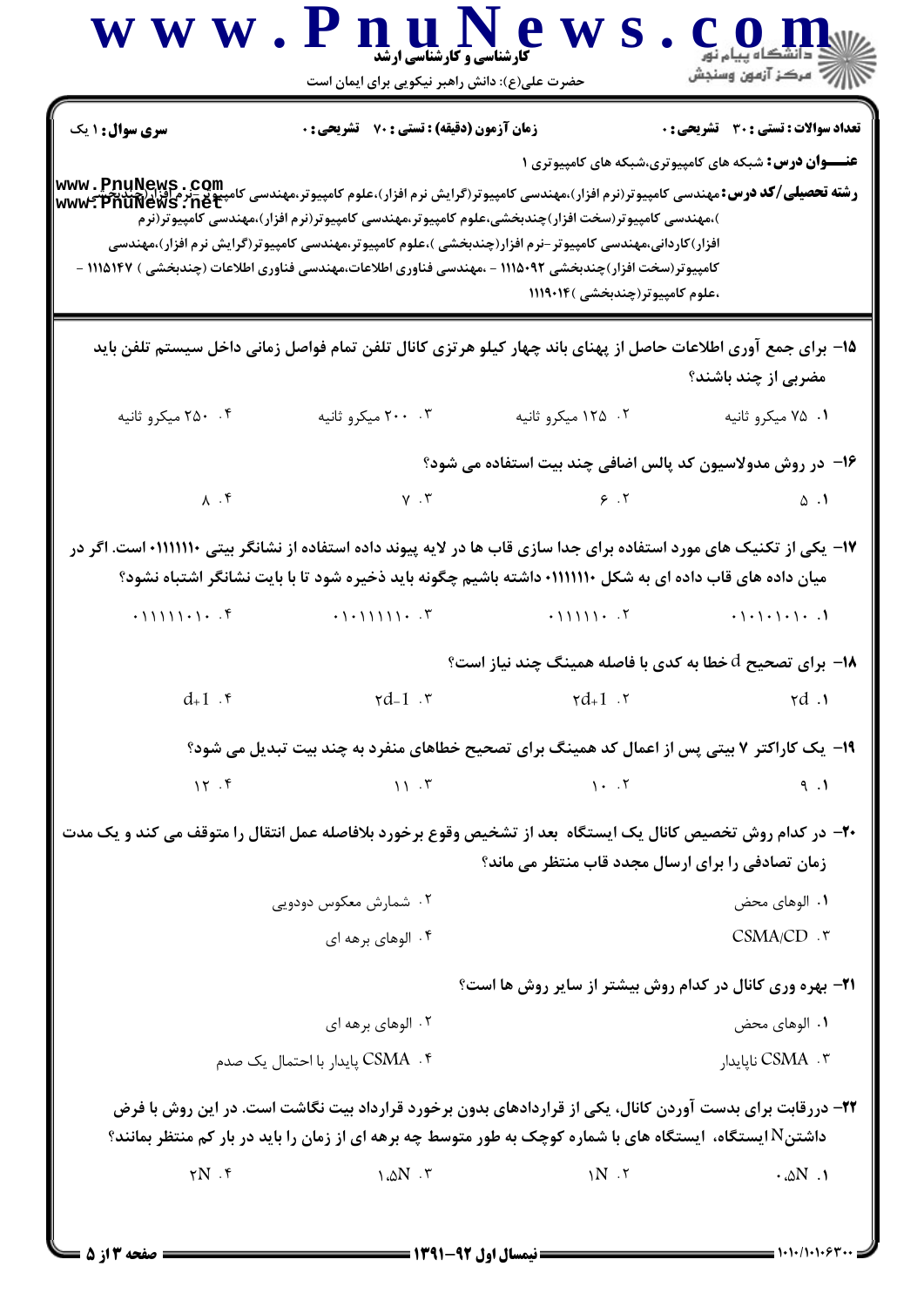